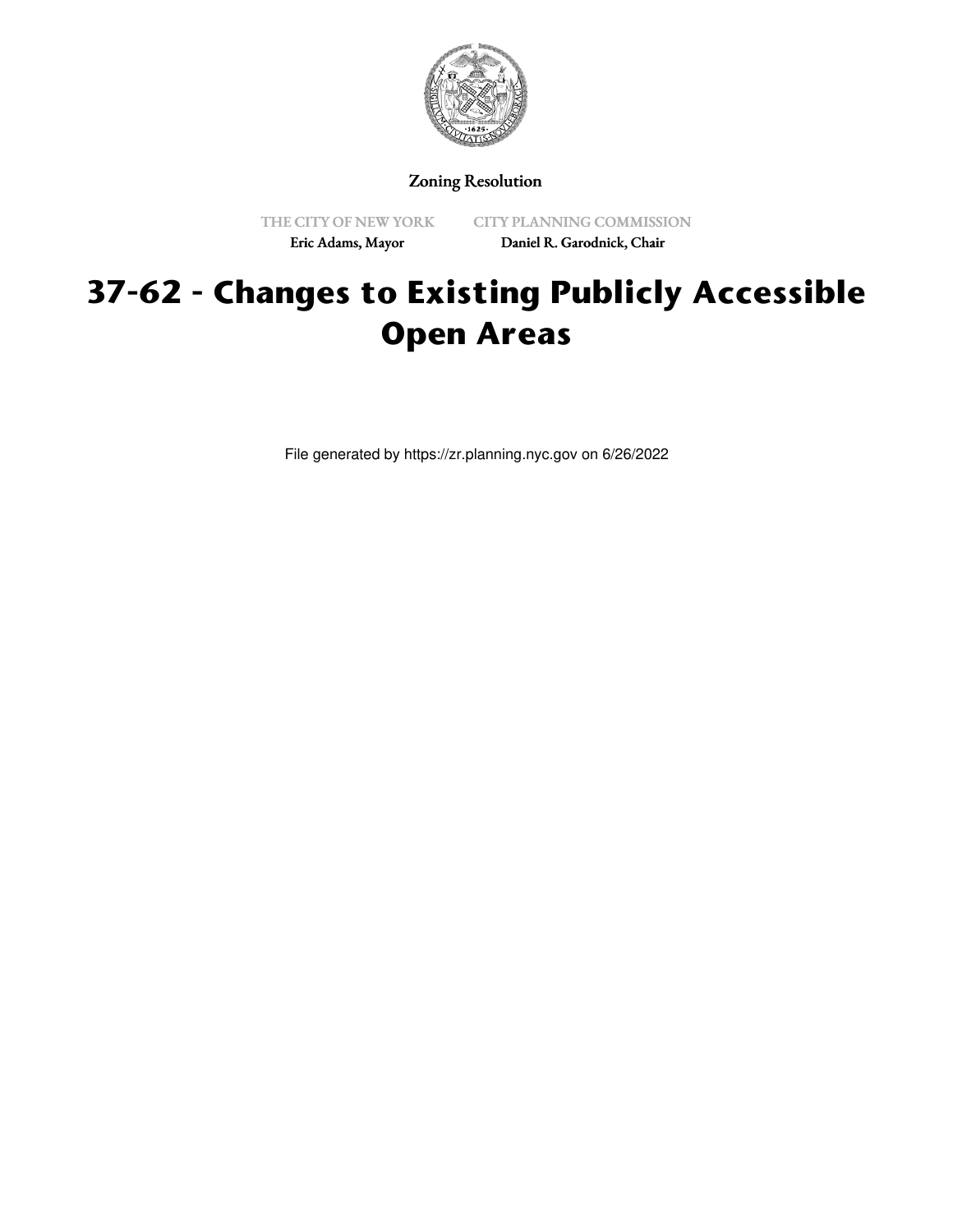LAST AMENDED 10/17/2007

#### **37-621 - Elimination or reduction in size of non-bonused open area**

LAST AMENDED 10/17/2007

Any existing open area for which a #floor area# bonus has not been utilized that occupies the same #zoning lot# as an existing #plaza#, #residential plaza# or #urban plaza#, for which a #floor area# bonus has been utilized, may be reduced in size or eliminated only upon certification of the Chairperson of the City Planning Commission that all bonused amenities comply with the standards under which such #floor area# bonus was granted.

#### **37-622 - Elimination or reduction in size of bonused open area**

LAST AMENDED 10/17/2007

No existing #plaza#, #residential plaza# or #urban plaza# shall be eliminated or reduced in size except by special permit of the City Planning Commission, pursuant to Section 74-761 (Elimination or reduction in size of bonused public amenities).

### **37-623 - Nighttime closings**

LAST AMENDED 10/17/2007

The City Planning Commission may, upon application, authorize the closing during certain nighttime hours of an existing #plaza#, #residential plaza# or #urban plaza# for which a #floor area# bonus has been received, pursuant to Section 37-727 (Hours of access).

#### **37-624 - Kiosks and open air cafes**

LAST AMENDED 10/17/2007

Kiosks and open air cafes may be placed within an existing #plaza#, #residential plaza# or #urban plaza# upon certification by the Chairperson of the City Planning Commission, pursuant to Section 37-73 (Kiosks and Open Air Cafes).

#### **37-625 - Design changes**

LAST AMENDED 6/21/2016

Except as otherwise provided in Sections 74-41 (Arenas, Auditoriums, Stadiums or Trade Expositions), 91-83 (Retail Uses Within Existing Arcades) and 91-841 (Authorization for retail uses within existing arcades), design changes to existing #plazas#, #residential plazas# or #urban plazas# may be made only upon certification by the Chairperson of the City Planning Commission that such changes would result in a #plaza#, #residential plaza# or #urban plaza# that is in greater accordance with the standards set forth in Section 37-70 (PUBLIC PLAZAS), inclusive. The provisions of Section 37-78 (Compliance), other